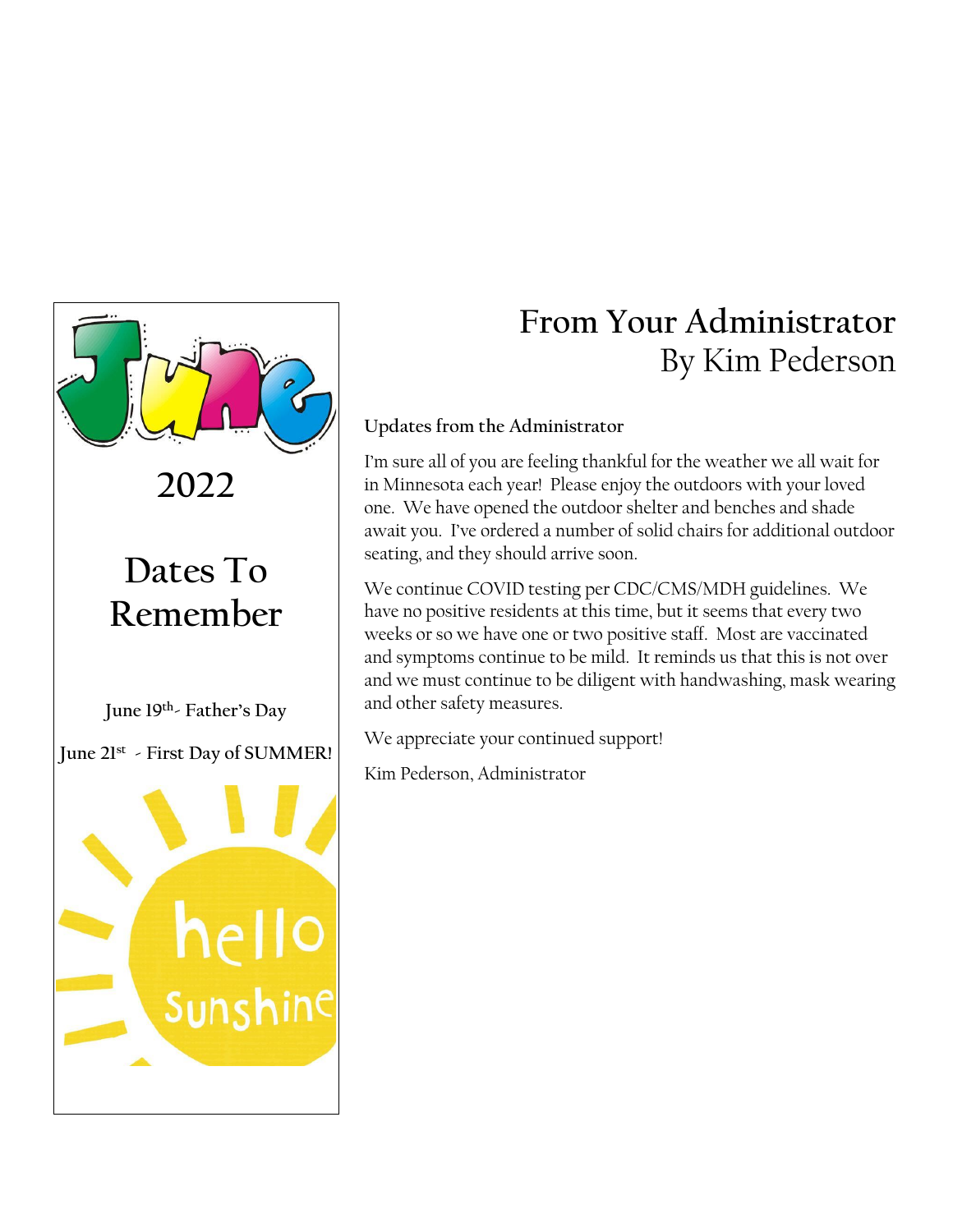## **June Birthdays**

\* \* \* \* \* \* \* \* \* \* \* \* \* \* \* \* \* \* \* \* \* \* \* \* \* \* \* \* \* \* \* \* \* \* \* \* \* \* \* \* \* \* \*

**Iune**  $5<sup>th</sup>$ 

Alfonso P **Marv O. June 8 th Don T. June 10th Art N. June 13th Del T . June 21st Char R. June 24th Elvie R. June 25th Cleet S. June 26th Bob P. June 28th Eileen J. June 29th**

YOU ARE SUNSHINE MY ONLY SUNSHINE

### **Keep up to date with events & news on our website! [www.parkriverestatescarecenter.com](http://www.parkriverestatescarecenter.com/) \* \* \* \* \* \* \* \* \* \* \* \* \* \* \* \* \* \* \* \* \* \* \* \* \* \* \* \* \* \* \* \* \* \* \* \* \* \* \* \* \* \* \* \* \* \* \* \* \* \* \* \***

\* \* \* \* \* \* \* \* \* \* \* \* \* \* \* \* \* \* \* \* \* \* \* \* \* \* \* \* \* \* \* \* \* \* \* \* \* \* \* \* \* \* \* \* \* \* \* \* \* \* \* \* \* \* \* \* \*

## **Resident Council Monthly Meeting**

**Resident Council Meeting: Tuesday, May 10 th , 2022 3:00 p.m.**

Those Present: Valerie M., Eloise G., Ruth F., Corrine W., Char R., Bonnie S., Dave W., Theresa L., Fern F., & Emma Lund., LSW

The pledge of Allegiance was stated, and Resident right "Self Determination" was read.

Old Business: Council members report they did not notice the hand wipe dispensers at the entrance of the dining rooms. Emma pointed them out and encouraged residents to use them before and after meals. The safety concern from the previous month regarding the transition between the MDR and hallway was discussed. Council members had not noticed the new grab bar on the wall to assist residents. Emma pointed this out and encouraged residents to try it out.

New Business: Council members state they are enjoying the 10:00 activities. They think it's a nice way to start the day. The Council was reminded of the location of the Ombudsman information outside of the Social Services office. Safety Concerns: Council members report the doors to the dining rooms close on their own. Emma explained that during a fire drill, the doors

demagnetize and close to help prevent the spread of fires. Staff can assist with reopening when the drill is over.

Meeting was adjourned.

The next meeting is scheduled for **Tuesday, June 14th , 2022 at 3:00 p.m. in the Welcome Room.**

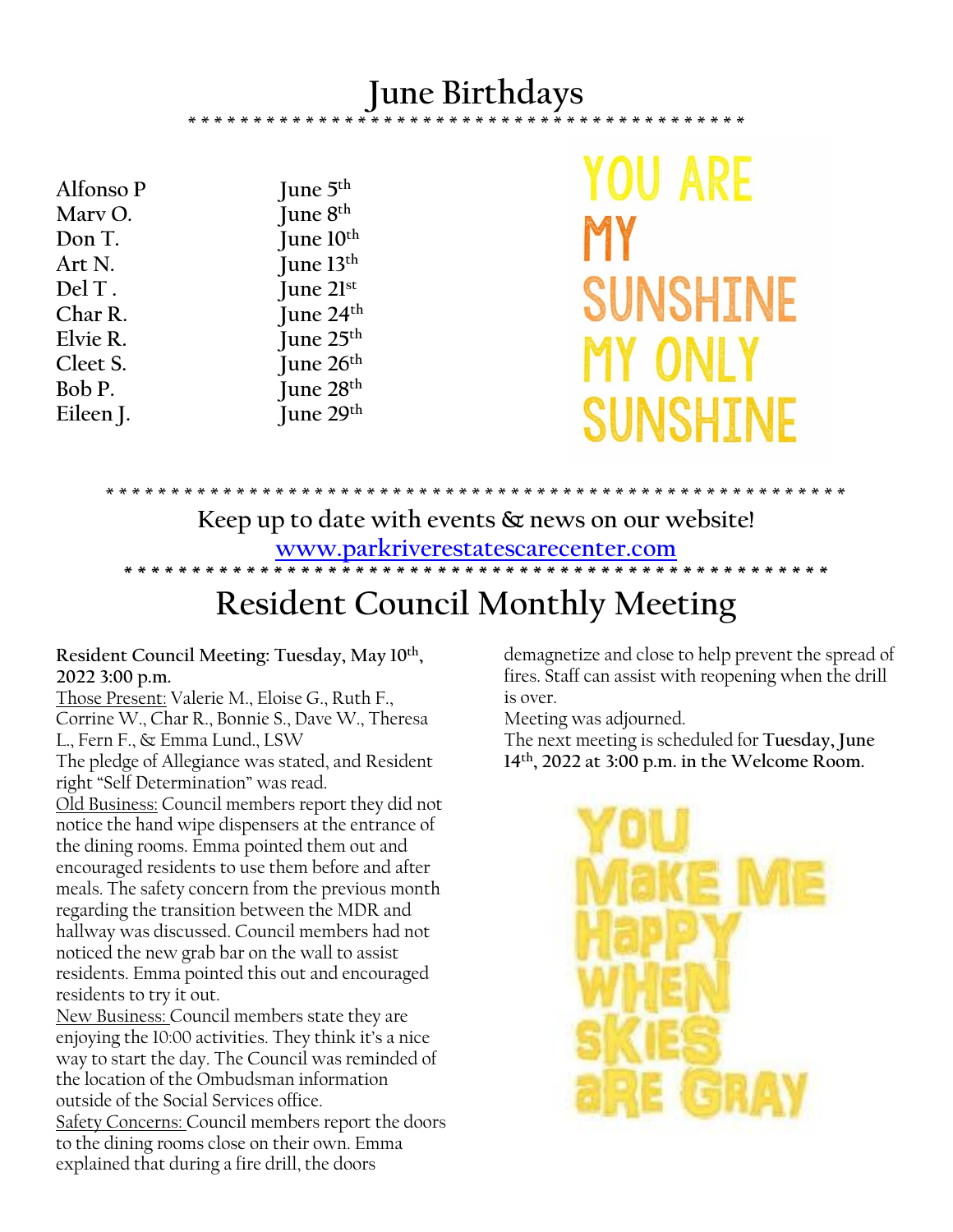

#### **National Eagle Center Visit**

Join us for a special presentation from the National Eagle Center with an Eagle Ambassador! We will be learning all about our national bird on June 13<sup>th</sup> at 2:00 in the Chapel!

#### **Park River Walk**

Due to cold and rainy weather, we had to cancel our annual Park River Walk during National Skilled Nursing Care Week. We have rescheduled this event for 11:15 on Tuesday, June 21st. Remember to wear your Park River t-shirt!

#### **How Hot is Too Hot?**

Every year there are reports around the country about seniors and injuries from over exposure to heat/sun. Our resident's safety is our number one priority, and we need to make sure that we don't put their health at risk when they are outdoors. Many common medications that our residents take have side effects that cause sensitivity to sun/heat. Also, extreme heat can cause dehydration and heat stroke at a higher rate for seniors. If it is too hot outside, it is not safe for residents. So how hot is too hot for our residents to be outdoors? If the actual temperature and/or "real feel" is above 90 degrees, it is not safe for our residents to be outdoors. Also, we recommend that residents protect their skin with sunscreen when they are in direct sunlight. We have sunscreen in the Therapeutic Recreation Department that is available for residents to use. Thank you for understanding that our resident's safety is our number one priority.

### **Nifty Fifties Word Search**

Find the part of these famous fifties personalities names that are in **BOLD!**

|              |                  |               |               | B E R R Y L L O H P |           |              | Paul Anka            | Pat Boone          |
|--------------|------------------|---------------|---------------|---------------------|-----------|--------------|----------------------|--------------------|
|              |                  | A L K I K N T |               |                     | A A       |              | Lucille Ball         | Dick Clark         |
| L V          |                  | R S C         | S O           | G N                 |           | - R          | Chuck Berry          | Doris Day          |
| L L          |                  | A S I         |               | EE                  |           | K            | Tony Curtis          | <b>Bobby Darin</b> |
|              |                  | E S L E R W U |               | $\bf{B}$            | $\bigcup$ | S            | James Dean           | <b>Buddy Holly</b> |
|              |                  | L C C F E O   |               | $\int N$            | O L       |              | <b>Ricky Nelson</b>  | Rock Hudson        |
| T F          | $\mathbf{I}$     | $\mathbf{L}$  | $\mathcal{C}$ | OCTYU               |           |              | Mickey Mantle        | Rosa Parks         |
|              | NTN              |               |               | A E D R K A A       |           |              | Kim Novak            | Patti Page         |
| $\mathbf{A}$ | P<br>$\mathbb N$ |               | R<br>A        | $\mathbf 1$         | $D$ $P$   |              | <b>Elvis Presley</b> | Natalie Wood       |
|              |                  | Н             |               |                     |           | $\mathbf{A}$ | Montgomery Clift     | Joe DiMaggio       |
|              |                  |               |               |                     |           |              |                      |                    |

| Paul Anka           | Pat Boone          |
|---------------------|--------------------|
| Lucille Ball        | Dick Clark         |
| Chuck Berry         | Doris Day          |
| <b>Tony Curtis</b>  | <b>Bobby Darin</b> |
| James Dean          | <b>Buddy Holly</b> |
| <b>Ricky Nelson</b> | Rock Hudson        |
| Mickey Mantle       | Rosa Parks         |
| Kim Novak           | Patti Page         |
| Elvis Presley       | Natalie Wood       |
| Montgomery Clift    | Joe DiMaggio       |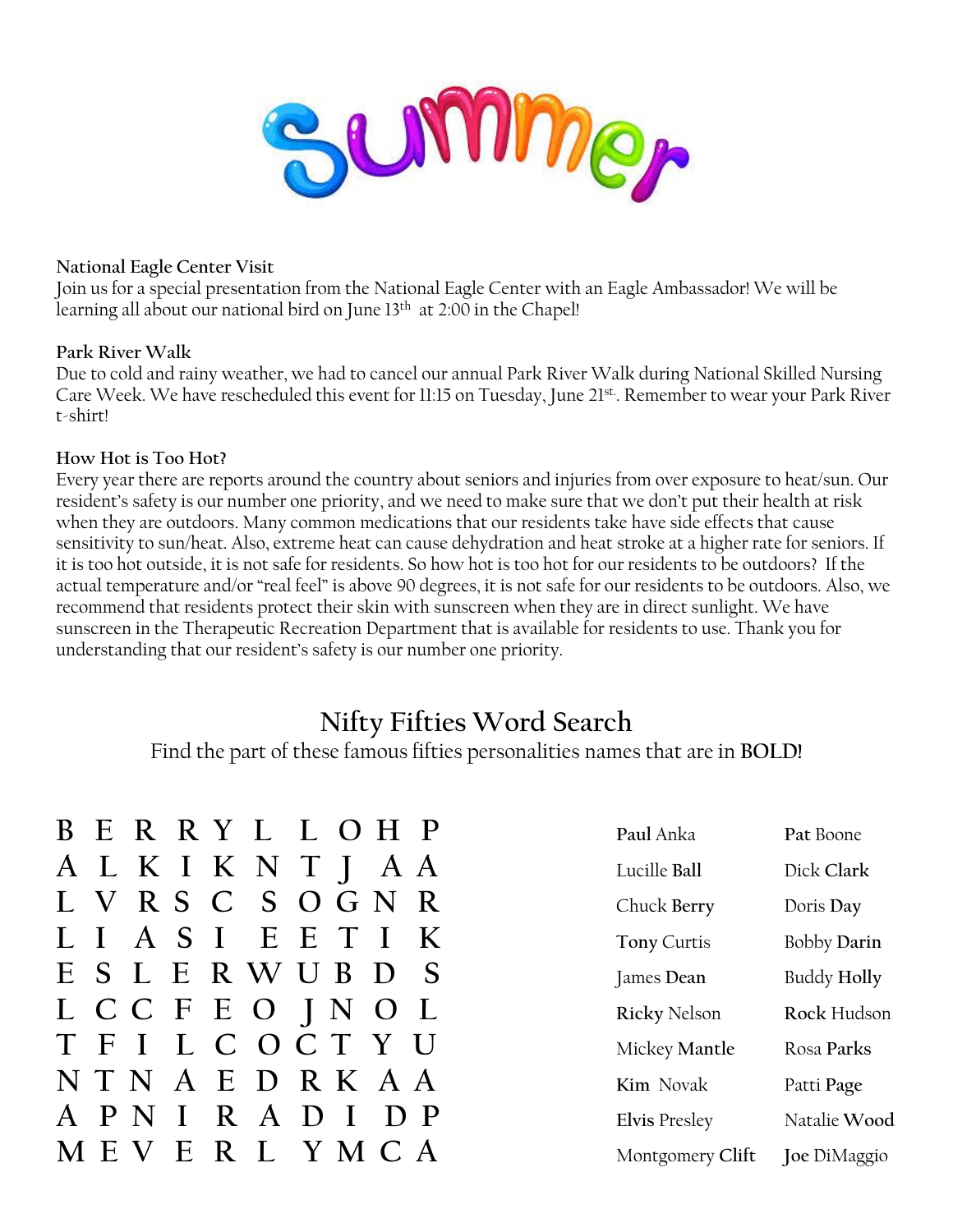

### **Chaplain's Corner The Rainbow of God's Grace**

Happy June! Did you know, on average June is the wettest month in Minnesota with an average of 4.06 inches of rain! And with those rainstorms, we hope to see some rainbows! The best time of day to see a rainbow is after it rains, of course!! But the best time is around sunset or sunrise because of the angle of the sun.

What a majestic part of nature—the beautiful colors always in the same displayed order, almost like God's smile reaching down to the earth!

**A rainbow signifies joy** that the rain is past, the sun is shining, and tomorrow will be a good day. I never did find the 'pot of gold' at the end of the rainbow!! But the rainbow holds deeper meaning.

The first reported rainbow sighting occurred in the account of Noah and his family in Genesis, chapters 6-9. They had just survived the longest and most intense rainstorm and flooding ever recorded. Can you imagine coming out of the ark after one long year? And they 'lived to tell about it!' Can you imagine every time Noah heard the thunder and saw the lightening, he froze fearing they would experience the flood again!

Scripture indicates God sent the rainbow as a seal of His promise that He would never again flood the earth. Today we understand the rainbow in a natural way as the effects of light shining on water droplets. The light is refracted, or bent into a bow shape, and separates into the beautiful colors.

**The rainbow reminds us of God's beautiful grace**. In the midst of storms, God shelters His followers. Even though we humans fail, He provides a way through if we will grasp His provided lifeline. In the storms of life, we can run to His place of safety through prayer.

Remember: *God is our refuge and strength, an ever-present help in trouble* (Psalm 46:1).

And if you wonder about the flood, read Jesus' words in Matthew 24:36-39. He validated Noah and the flood.

**In June, let's honor the dads among us: "Happy Father's Day!"**

*+ Chaplain Sherree Lane*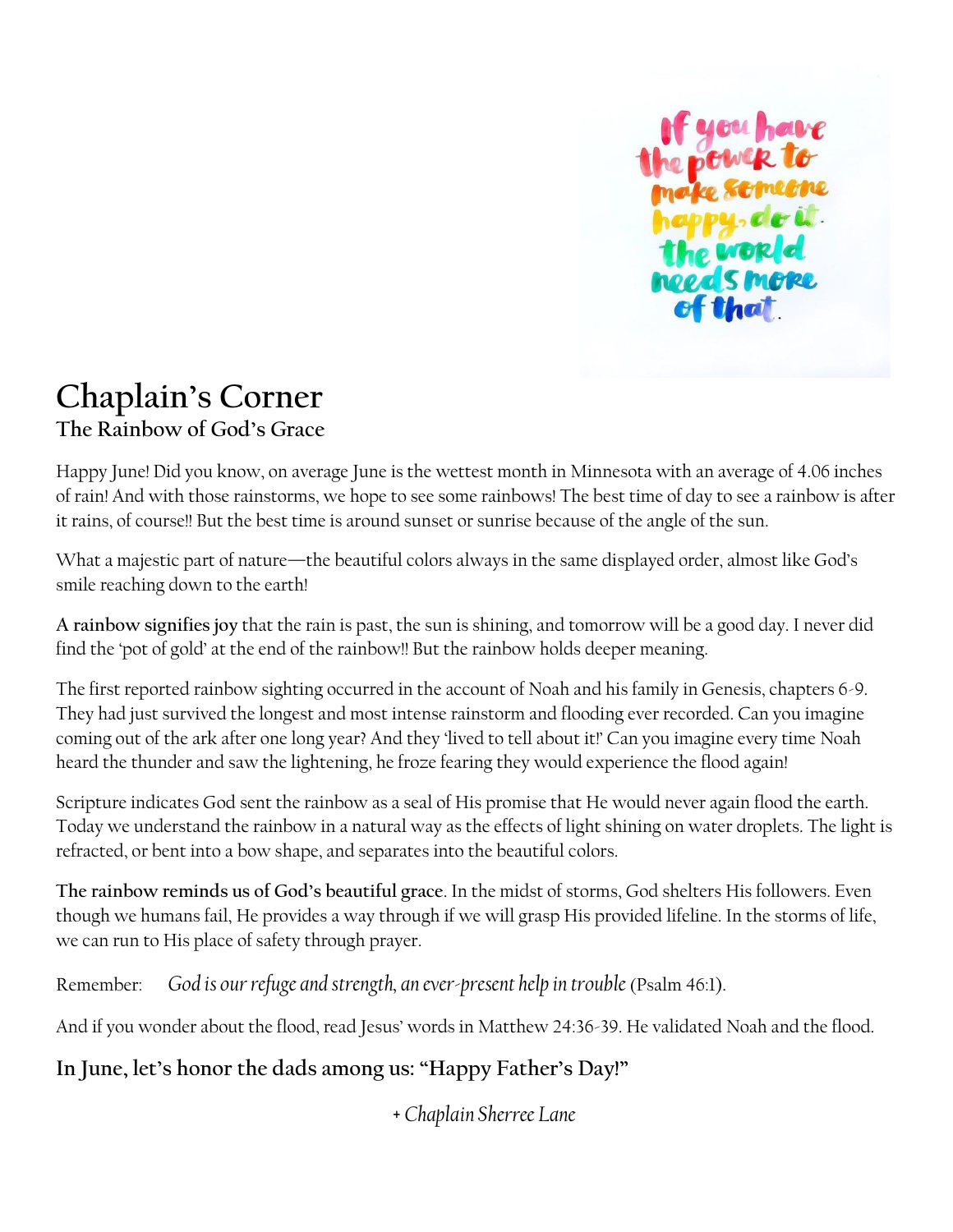## **Back to the Fifties Trivia!**

1 During what year did California's Disneyland first open?

2. Who did Marilyn Monroe marry in 1954?

3. Who is credited for developing the first Polio vaccine in 1953?

4. Who is said to have first used The term "Rock N Roll" in 1951?

5. Which company first introduced "TV Dinners" in 1954?

6. Which American civil rights leader refused to give up her seat in 1955?

7. Which popular entertainer was inducted into the US army in 1958?

8. In what year did the Dennis the Menace comic strip appears in newspapers across the U.S. for the first time?

9. Which two men were introduced as NASA's first astronauts in 1959?

10. Which actress married Prince Ranier of Monaco in 1956?

11. Which popular fast food chain restaurant was first opened in 1955?

12. Which Japanese car manufacturer started selling cars in the USA in 1957?

13. What year were the first color television pictures broadcast from Empire State Building?

14. Which Wisconsin Senator was censured in 1954 after his seeking out Communists in the US government?

15. In what year were the words "Under God" added to the USA Pledge of Allegiance?

### Answer Key:

1. 1955 2. Joe DiMaggio 3. Jonas Salk 4. Alan Freed 5. Swanson 6. Rosa Parks 7. Elvis Presley 8. 1951 9. John Glenn Jr.  $\&$  Alan Shepard Jr. 10. Grace Kelly 12. Toyota 13. 1951 14. Joseph McCarthy 15. 1954